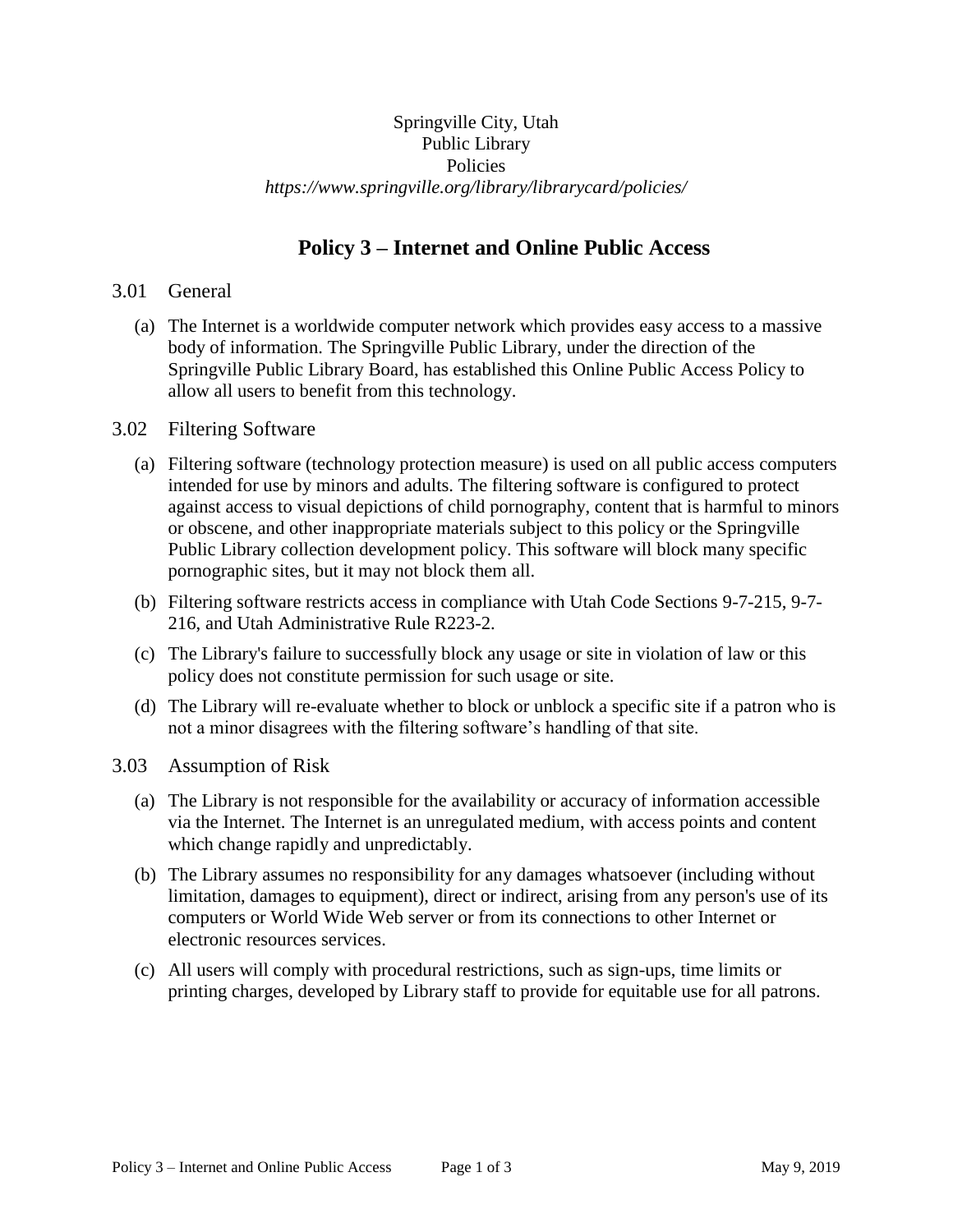## 3.04 Restrictions on Use

- (a) Use of library equipment or network access for illegal purposes is expressly prohibited, including but not limited to: using the computer system to hack another system; sending forged e-mail; sending bulk mail; sending unsolicited voluminous or frequent e-mail; illegally sharing or using copyrighted materials; fraudulently misrepresenting the user's identity in any communications, or engaging in cyber-bullying or stalking.
- (b) Internet users shall not access material that is harmful to minors, obscene, or pornographic, including child pornography.
- (c) Illegal acts involving Library computing resources may be subject to prosecution by local, state or federal authorities.
- (d) Users are required to use the Library's computers in a manner that does not have a detrimental impact on the stability and functionality of the Library's computer system and its ability to connect to and use other networks and resources. This includes installing or connecting unauthorized technical devices, changing system or software configurations, disconnecting hardware or software, installing hardware or software, or changing hardware configurations.

## 3.05 Monitoring of Usage

- (a) As with all library resources and collections, the Library affirms that monitoring the use of the Internet and other electronic resources by any minor child is the sole right and responsibility of the parent or guardian. The Library strongly encourages parents to supervise their children's Internet and other electronic resources used.
- (b) While respecting an individual user's right to privacy, staff has the right to monitor use of the Library's computer and internet resources to ensure compliance with this policy and applicable law.
- (c) Failure of Library staff or systems to detect and stop actions prohibited by law and this policy constitutes neither acceptance of nor permission for such actions.

#### 3.06 Enforcement

- (a) To report complaints about the policy or its enforcement, ask a librarian for a copy of the Library Board's procedures and/or a "Reconsideration of the Library's Internet Access Policy" form.
- (b) Inappropriate use of Library computer and internet resource is prohibited and failure to observe these policies may result in the loss of Internet and/or Library privileges. Loss of Internet privileges will be for a definite period of time up to one year, to be determined by the Library Director. Any suspension longer than one week may be appealed to the Library Board of Directors.
- (c) When staff members observe a violation of this policy, they are expected to report the violation to their supervisor or the person-in-charge. Patrons in violation of this policy may be given a written warning through the computer management system or otherwise in writing.